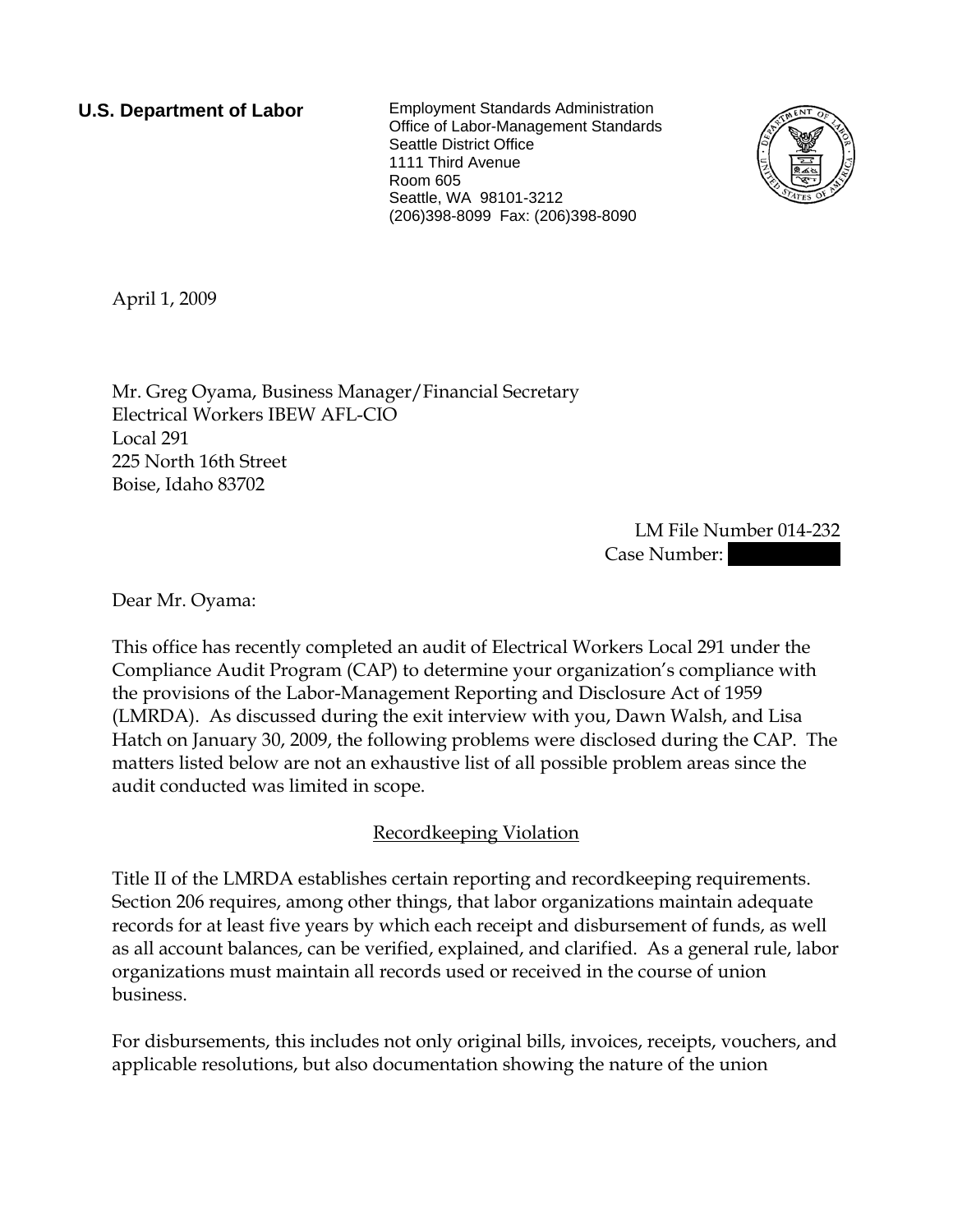Mr. Greg Oyama April 1, 2009 Page 2 of 4

business requiring the disbursement, the goods or services received, and the identity of the recipient(s) of the goods or services. In most instances, this documentation requirement can be satisfied with a sufficiently descriptive expense receipt or invoice. If an expense receipt is not sufficiently descriptive, a union officer or employee should write a note on it providing the additional information. For money it receives, the labor organization must keep at least one record showing the date, amount, purpose, and source of that money. The labor organization must also retain bank records for all accounts.

The audit of Local 291's 2008 records revealed the following recordkeeping violation:

## Credit Card Expenses

Local 291 did not retain adequate documentation for credit card expenses incurred by union officers and employees totaling. A 4-month sample revealed that Local 291 did not retain 46 receipts, totaling at least \$2,954.16.

As previously noted above, labor organizations must retain original receipts, bills, and vouchers for all disbursements. The president and treasurer (or corresponding principal officers) of your union, who are required to sign your union's LM report, are responsible for properly maintaining union records.

Based on your assurance that Local 291 will retain adequate documentation in the future, OLMS will take no further enforcement action at this time regarding the above violations.

### Reporting Violation

Failure to File Bylaws

The audit disclosed a violation of LMRDA Section 201(a), which requires that a union submit a copy of its revised constitution and bylaws with its LM report when it makes changes to its constitution or bylaws. Local 291 amended its constitution and bylaws in 1991, but did not file a copy with its LM report for that year. Local 291 has now filed a copy of its constitution and bylaws.

# Other Violation

### Inadequate Bonding